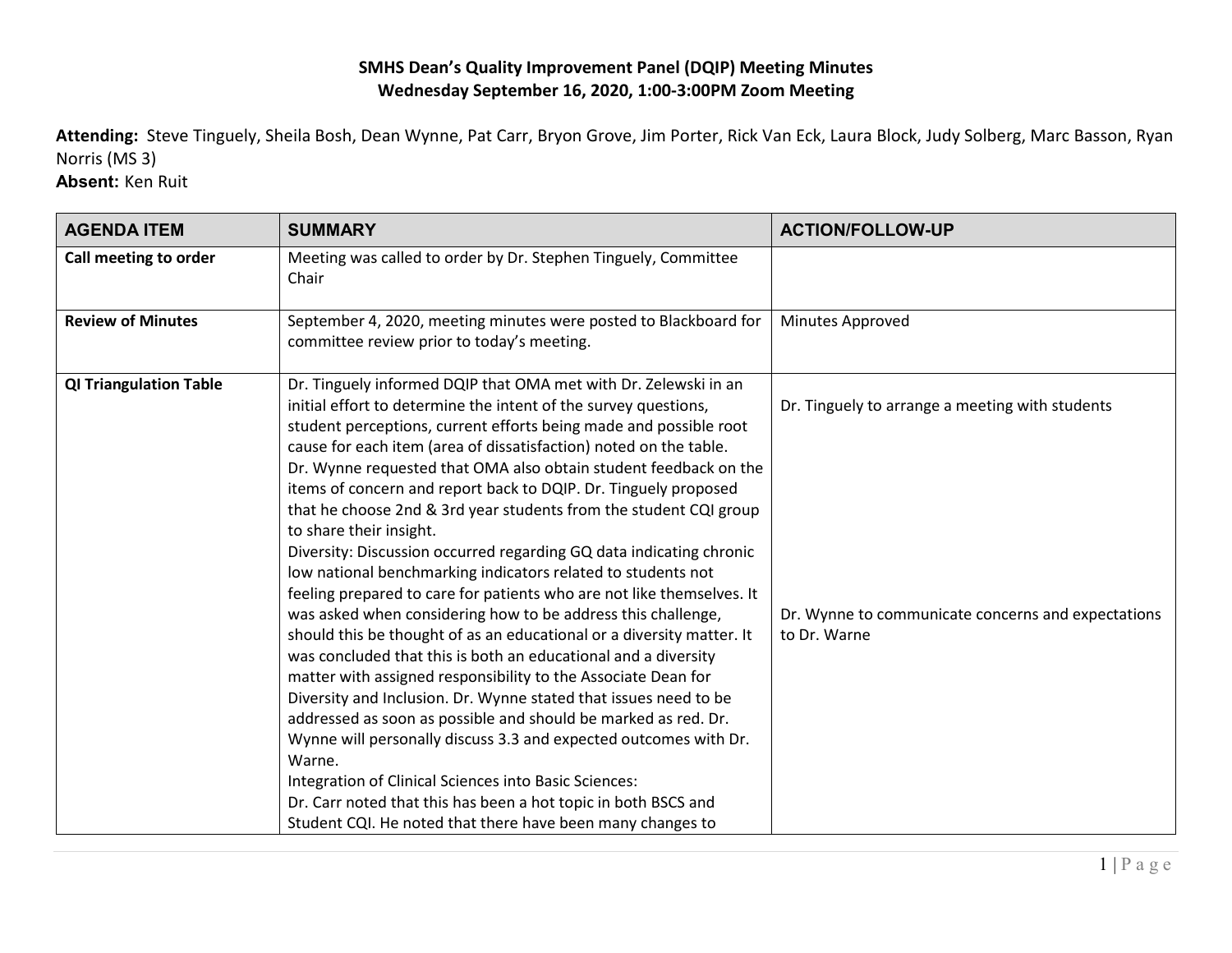| immunology over the past 5 years with little evidence to support         |                                                        |
|--------------------------------------------------------------------------|--------------------------------------------------------|
| that the changes were impactful from the student's perspective. He       |                                                        |
| has spoken with a colleague from Duluth who will be sharing the          |                                                        |
| curriculum from his program. He has mentioned that their basic           |                                                        |
| science curriculum is much longer than the SMHS. Dr. Basson              |                                                        |
| pointed out that adding more time to the curriculum in one content       |                                                        |
| area then requires removing time from another area. Dr. Van Eck          |                                                        |
| suggested using Gaps and Redundancy Reports to determine what            |                                                        |
| could potentially be added or removed. Dr. Carr suggested meeting        |                                                        |
| with a focus group (approximately 20 students) to obtain feedback        | Dr. Carr and Dr. Van Eck will meet with focus group    |
| on Biochemistry and Immunology. He and Dr. Van Eck will lead this        |                                                        |
| effort. It was also recommended that pre-matriculating students          |                                                        |
| access HMX or Harvard Modules as a way to be better prepared for         |                                                        |
| this difficult basic science subject and in order not to significantly   |                                                        |
| increase time dedicated in the curriculum. Dr. Carr to consult with      |                                                        |
| Dr. Minnie Kalyanasundaram, Associate Professor of Family &              | Dr. Carr will consult with Dr. Kalyanasundaram and Dr. |
| Community Medicine to determine which textbook or learning               | Dunlevy regarding pre-matriculation textbook or        |
| module would be the most beneficial in preparing students for the        | learning module                                        |
| level of Biochemistry at the SMHS. Once the recommendation is            |                                                        |
| finalized it will be forwarded to UMEC.                                  |                                                        |
| Step 1 Prep:                                                             |                                                        |
| Dr. Carr noted that the failure rate is historically very low; this year |                                                        |
| zero percent. Dr. Basson commented that we have data to show             |                                                        |
| they are well prepared. "We take students with below avg MCAT            |                                                        |
| scores and they are at or above avg on Step 1 and Step 2".               |                                                        |
| Mandatory Lecture:                                                       |                                                        |
| Dr. Basson stated that 2.0 will deemphasize mandatory lectures in        |                                                        |
| favor of active learning.                                                |                                                        |
| <b>Clinical Skills:</b>                                                  |                                                        |
| Absence of practice rooms is an issue. Per Dr. Carr there was a          |                                                        |
| meeting today with class presidents. Students aren't comfortable         |                                                        |
| with reporting that other students aren't doing as they should per       |                                                        |
| Dr. Porter. Item to be marked orange per Dr. Basson.                     |                                                        |
| Neurology Clerkship:                                                     |                                                        |
| Comment made that students desire longer neurology clerkship             |                                                        |
| than the current 2-week experience. Moving to 4 weeks may                |                                                        |
| improve the satisfaction level.                                          |                                                        |